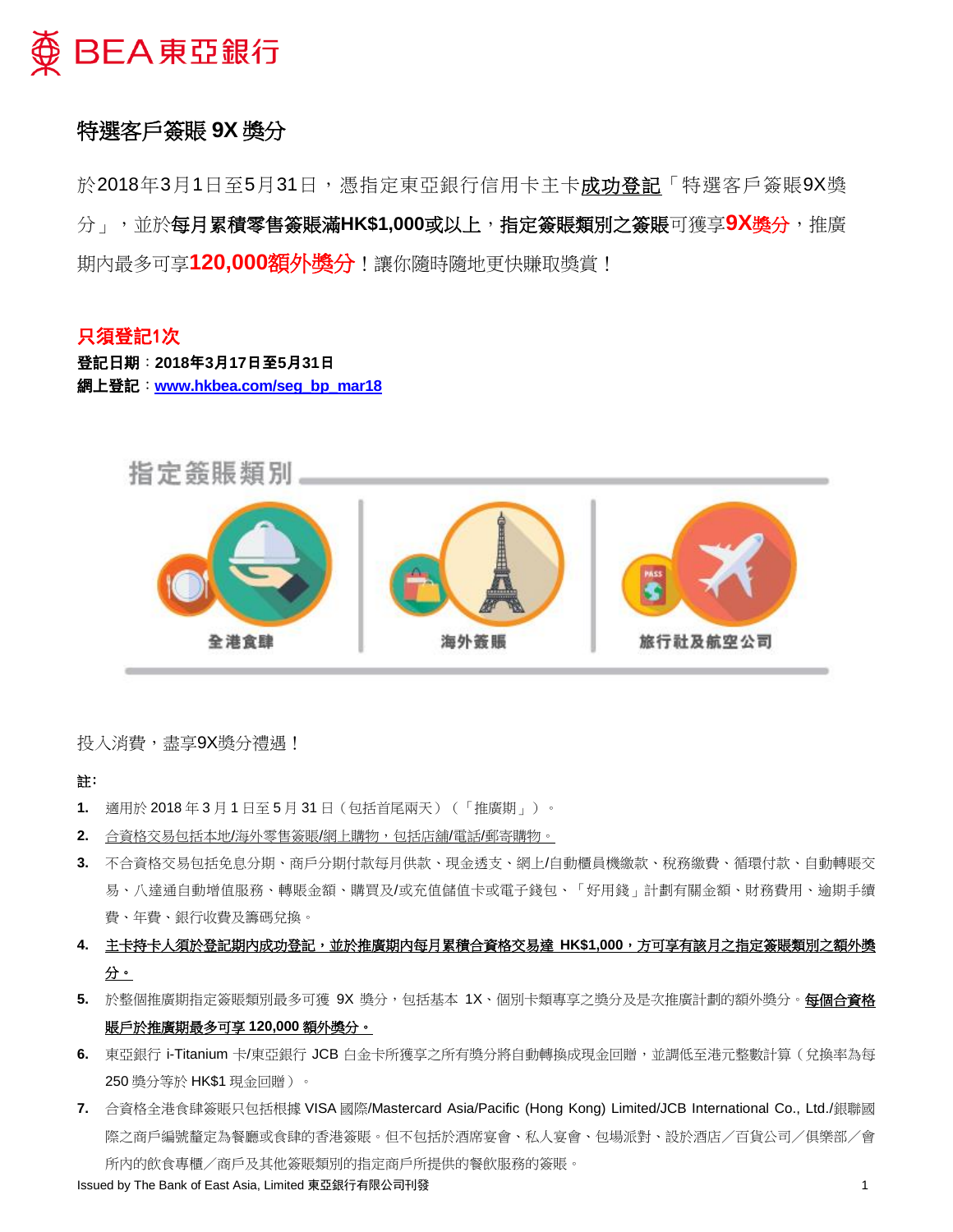

- 8. 合資格海外簽賬包括:(i) 以港元以外貨幣誌賬之香港境外零售簽賬 (包括銀聯雙幣白金信用卡的人民幣簽賬), 及(ii) 以「即時 外幣兌換」方式結算之港元簽賬。
- **9.** 合資格簽賬/其他指定簽賬類別將完全由東亞銀行有限公司(「本行」)酌情決定及根據 VISA 國際/Mastercard Asia/Pacific (Hong Kong) Limited/JCB International Co., Ltd./銀聯國際之商戶編號釐定。
- **10.** 每個主卡及其名下附屬卡賬戶會被視為 1 個合資格賬戶以計算簽賬及額外獎分。額外獎分將於 2018 年 7 月 9 至 13 日期間一 次性存入有關主卡賬戶,並顯示於結單。

## 條款及細則

- **1.** 所有交易須於推廣期內完成,並以交易日為準。
- **2.** 以港元以外貨幣誌賬之香港境外合資格交易(包括東亞銀行銀聯雙幣白金信用卡的人民幣交易)將按交易日之匯率換算為港元, 以計算持卡人的總簽賬額。
- **3.** 額外獎分只會存入有關合資格主卡賬戶。所有額外獎分不可兌換現金及不可轉讓。
- **4.** 持卡人之合資格賬戶於推廣期內及額外獎分發放時必須維持有效。
- **5.** 所有交易及額外獎分將由電腦系統計算。東亞銀行有限公司(「本行」)記錄為最終及不可推翻。
- **6.** 未誌賬/取消/退款的交易及任何被發現為欺詐交易或最終被取消/退款之交易,皆為不合資格交易。
- **7.** 對於被證實為不合資格之交易,本行保留於持卡人之合資格賬戶扣除相等於額外獎分價值金額之權利。
- 8. 除持卡人及本行以外,並無其他人士有權按《合約(第三者權益)條例》(香港法例第623章)強制執行此等條款及細則的任何 條文,或享有此等條款及細則的任何條文下的利益。
- **9.** 本行保留隨時更改或取消此計劃及/或修改或修訂此等條款及細則之權利,並作出適當的通知。如有任何爭議,本行所作的決定 為最終及不可推翻。

借定唔借?還得到先好借!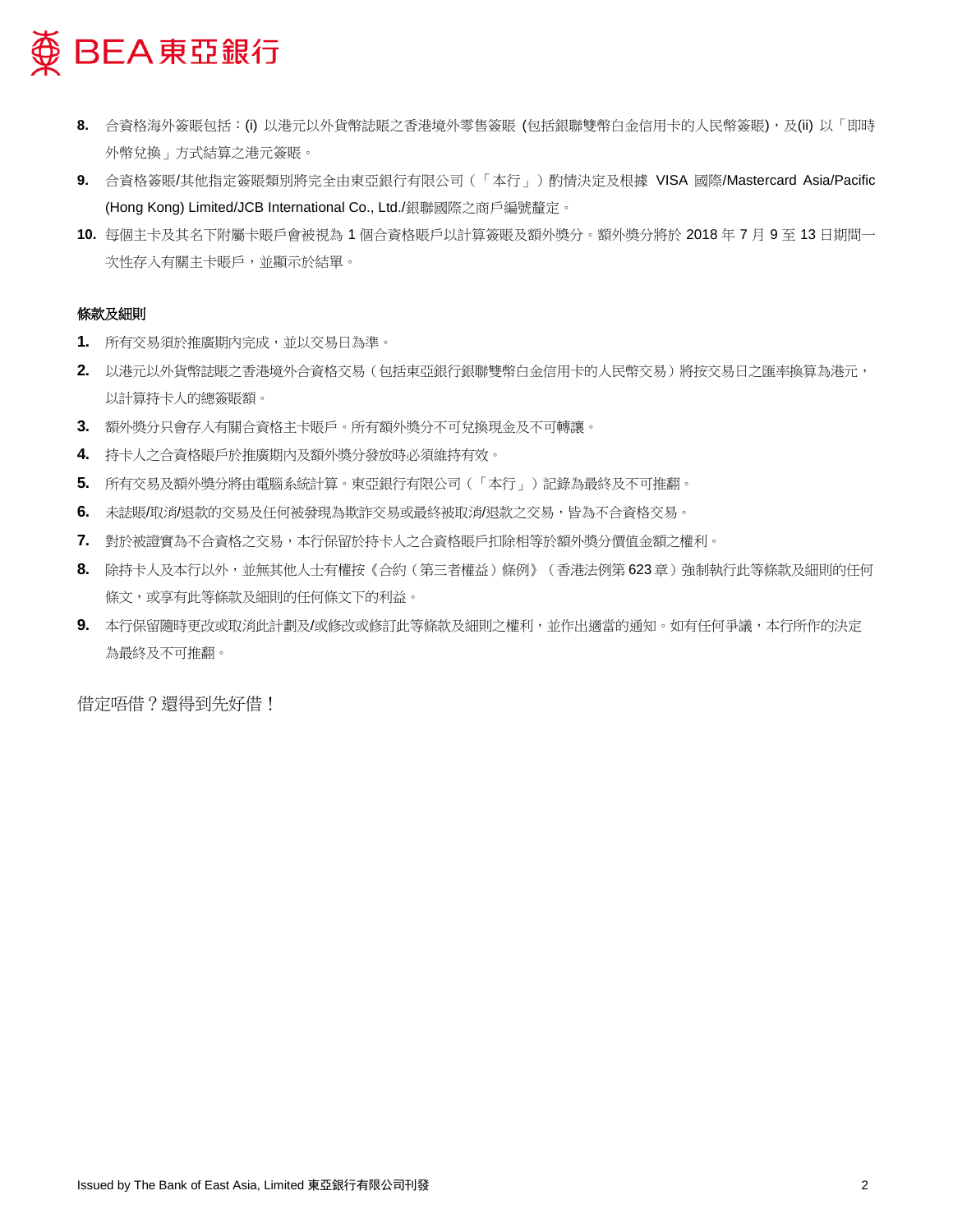

## **9X Bonus Points for Selected Cardholders**

From 1<sup>st</sup> March to 31<sup>st</sup> May, 2018, you can earn **9X Bonus Points in designated spending categories**. To earn more rewards whenever and wherever you are, all you need to do is **successfully register** for "9X Bonus Points for Selected Cardholders" and spend a **monthly accumulated retail transaction amount of HK\$1,000 or more** with your designated BEA Credit Card to earn a maximum of **extra 120,000 Bonus Points** during the promotional period!

## **One-time Registration**

**Registration Period: 17th March to 31st May, 2018 Online Registration: [www.hkbea.com/seg\\_bp\\_mar18/eng](www.hkbea.com/seg_bp_mar18/eng)**



Start spending to enjoy this amazing 9X Bonus Points offer!

## **Remarks:**

- **1.** Applicable from 1<sup>st</sup> March to 31<sup>st</sup> May, 2018 (both dates inclusive) (the "Promotional Period").
- **2.** Eligible transactions include local/overseas retail transactions/online purchases, including shop/phone/mail orders.
- **3.** Ineligible transactions include interest-free instalment plans, monthly instalments for retail purchases, cash advances, online/Automatic Teller Machine ("ATM") bill payments, tax payments, recurring transactions, autopay transactions, Octopus Automatic Add Value Service, fund transfer amount, purchase and/or recharge prepaid cards or Digital Wallet, "Cash in Hand" programme-related amounts, finance charges, late charges, annual fees, bank charges, and casino chip purchases.
- **4. To be eligible for extra Bonus Points in that particular month, the principal cardholder is required to register successfully during the registration period and make monthly accumulated eligible transactions HK\$1,000 or above during the promotional period.**
- **5.** A maximum of 9X Bonus Points will be rewarded for the whole promotional period, which includes the basic 1X Bonus Points, the Bonus Points exclusive to each card type, and this programme's extra Bonus Points. **Each eligible account can receive a maximum of extra 120,000 Bonus Points during the promotional period.**
- **6.** All Bonus Points earned using the BEA i-Titanium Card/BEA JCB PLATINUM Card will be converted to a cash rebate automatically and will be rounded down to the nearest Hong Kong dollar (the conversion rate is 250 Bonus Points to HK\$1 cash rebate).